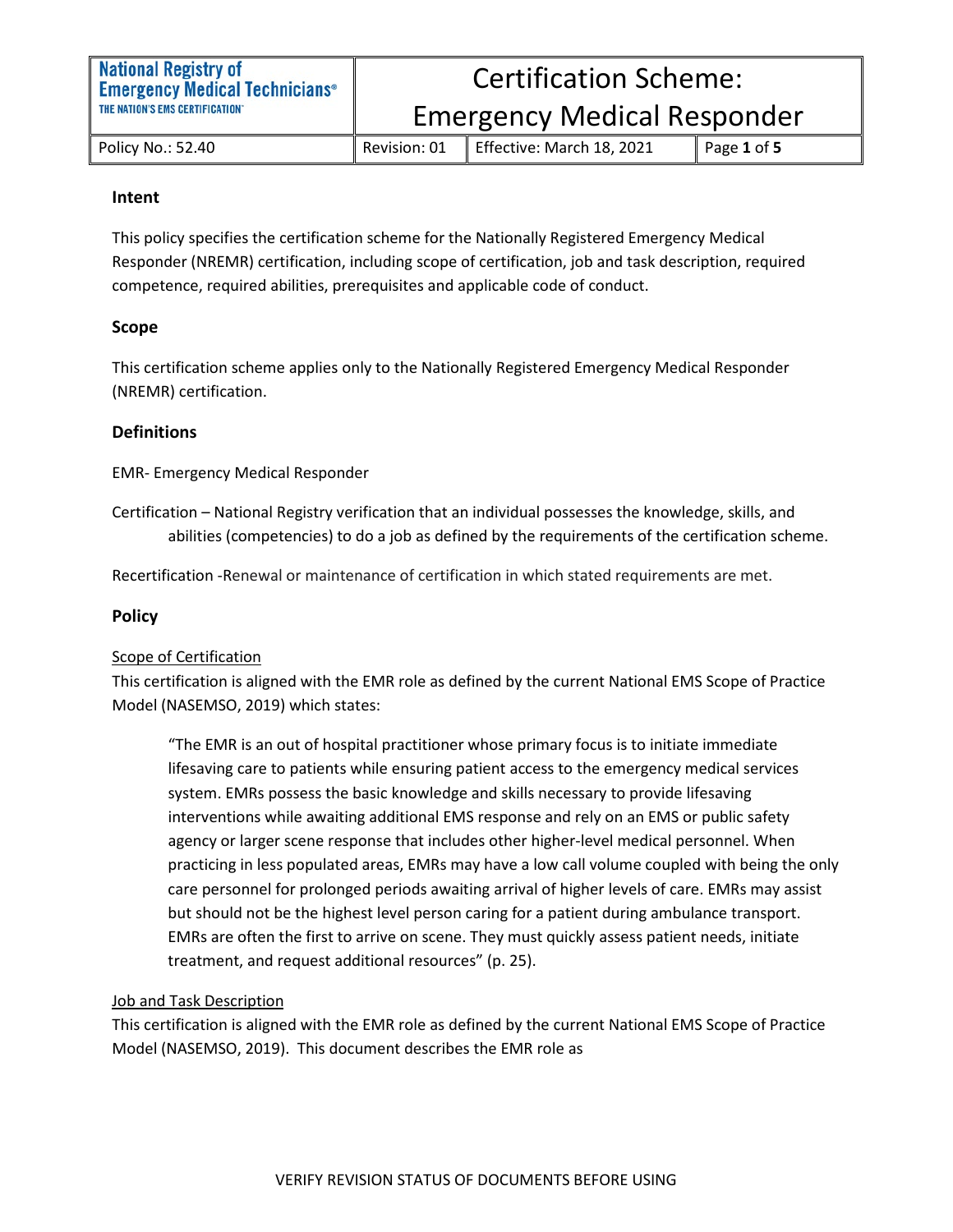Policy No.: 52.40 Revision: 01 Effective: March 18, 2021 Page **2** of **5**

- "Function as part of a comprehensive EMS response, community, health, or public safety system with clinical protocols and medical oversight.
- Perform basic interventions with minimal equipment to manage life threats, medical, and psychological needs with minimal resources until other personnel can arrive." (p. 25).

The National Registry performs a Practice Analysis in accordance with the *National Registry Practice Analysis Policy*. The latest National Registry Practice Analysis identifies the necessary knowledge, skills, and abilities for the profession. The current EMR certification scheme is based on the 2014 National Registry Practice Analysis (National Registry of EMTs, 2015).

# Required Competence

The NREMR certification is designed to verify minimum entry level competency for EMRs.

# Required Abilities

The National Registry does not assess the abilities required for EMRs but requires the verification of abilities by a process approved by the State EMS Office.

# **Prerequisites**

Prerequisites to certification include:

- 1. Successful completion of a state approved EMR course that meets or exceeds the current National Emergency Medical Services Education Standards for the Emergency Medical Responder (NHTSA, 2009).
	- a. Candidates must have completed the course within the past two years and the course Program Director must verify successful course completion on the National Registry website.
	- b. If the EMR completed an initial educational program more than two years ago and the candidate is currently state licensed at the EMR level, the candidate must document proof of education requirements. The following methods are acceptable:
		- i. Successful completion of a state approved EMR refresher course
		- ii. 8 hours of continuing education that meets all requirements of the current National Component of the 2016 National Continued Competency Program (National Registry of EMTs, 2016).
- 2. A current AHA BLS for "Healthcare Provider" or equivalent credential.
- 3. Successful completion of a State EMS Office approved assessment of psychomotor skills within the past 24 months.

# Code of Conduct

The *National Registry Code of Conduct* (see reference) applies to all National Registry certificants*.*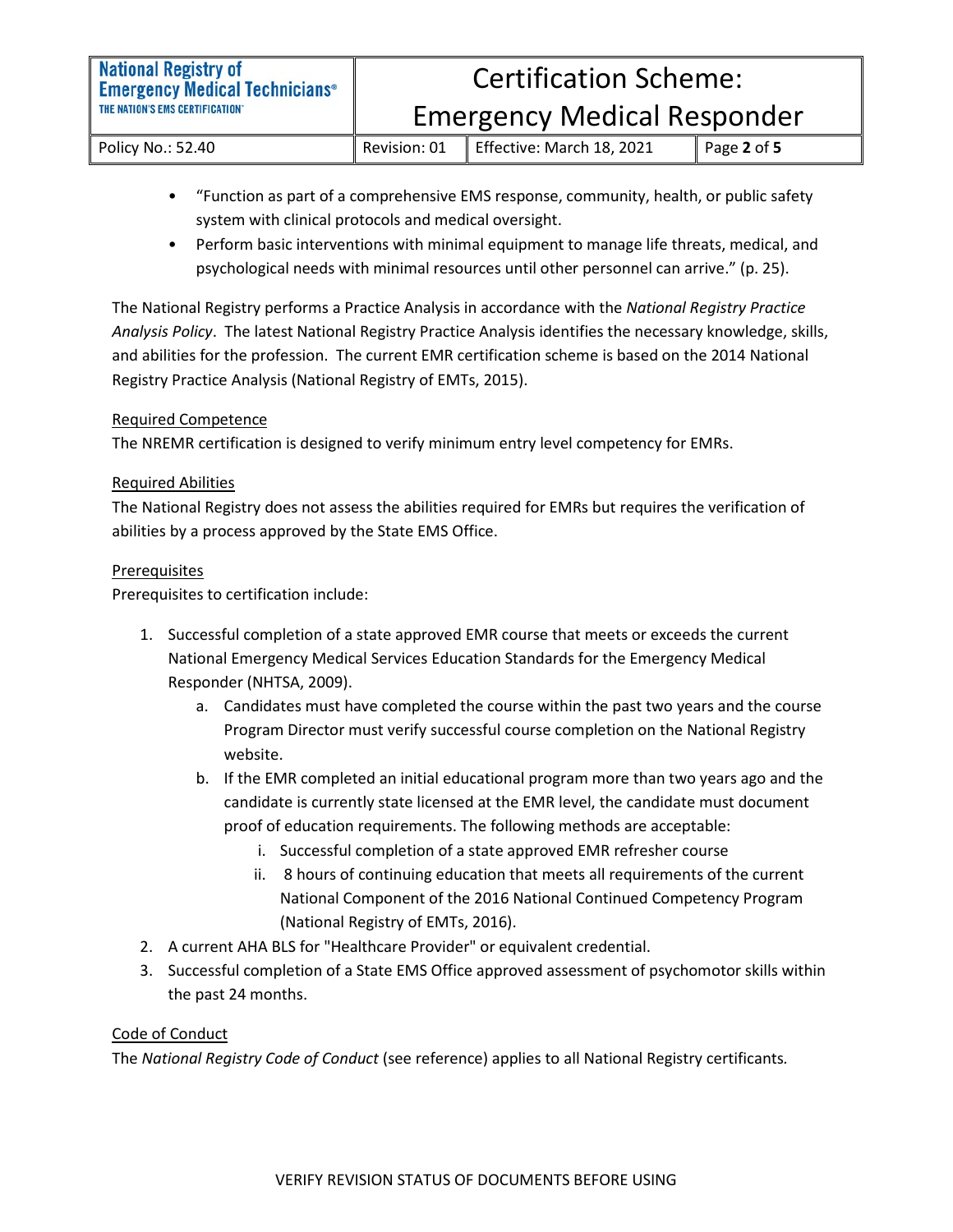Emergency Medical Responder

Policy No.: 52.40 Revision: 01 Effective: March 18, 2021 Page **3** of **5**

#### Criteria for Initial Certification

- 1. Documented completion of all prerequisites.
- 2. Successful completion of the National Registry EMR cognitive examination per the requirements of relevant policies.
- 3. Met the eligibility requirements of the *Terms of Certification* and *Criminal Conviction Policy.*

#### Certification Period

- 1. The time period of certification for the NREMR certification is two years.
- 2. Initial expiration dates are determined by the date the candidate successfully completes the entire national certification process (cognitive and psychomotor exams). EMR candidates completing the national certification process between the January 1 and June 30 will receive an expiration date of September 30 two years in the future. Individuals successfully completing the national certification process between July 1 and December 31 will receive an expiration date of September 30 three years in the future.
- 3. Recertification expiration dates are two years from the expiration date of the prior period.

#### Criteria for Recertification

- 1. Met the eligibility requirements of the *Terms of Certification* and *Criminal Conviction Policy.*
- 2. Recertification can be accomplished by either continuing education or examination.
	- a. Complete sixteen hours of approved continuing education after the initial date and before the expiration date of the certification Continuing education must be accepted by the State EMS Office or accredited by CAPCE (National Registry of EMTs, 2019).
		- i. The objectives of the current National Component of the 2016 National Continued Competency Program (National Registry of EMTs, 2016) must be met, consisting of at least eight hours of approved continuing education. No more than three hours of the National Component can be distributive education (National Registry of EMTs, 2019).
		- ii. At least four hours of state accepted or CAPCE accredited continuing education for the Local Component of the National Continued Competency Program, meeting any State or Local requirements. No more than three hours of the Local Component can be distributive education (National Registry of EMTs, 2019).
		- iii. At least four hours of state accepted or CAPCE accredited continuing education for the Individual Component of the National Continued Competency Program (National Registry of EMTs, 2019).
	- b. Successful completion of the National Registry EMR cognitive examination not more than one year before the current certification expiration date. Only one attempt at the examination is allowed. If a passing score is not achieved, continuing education can be used if completed within the certification period (National Registry of EMTs, 2019).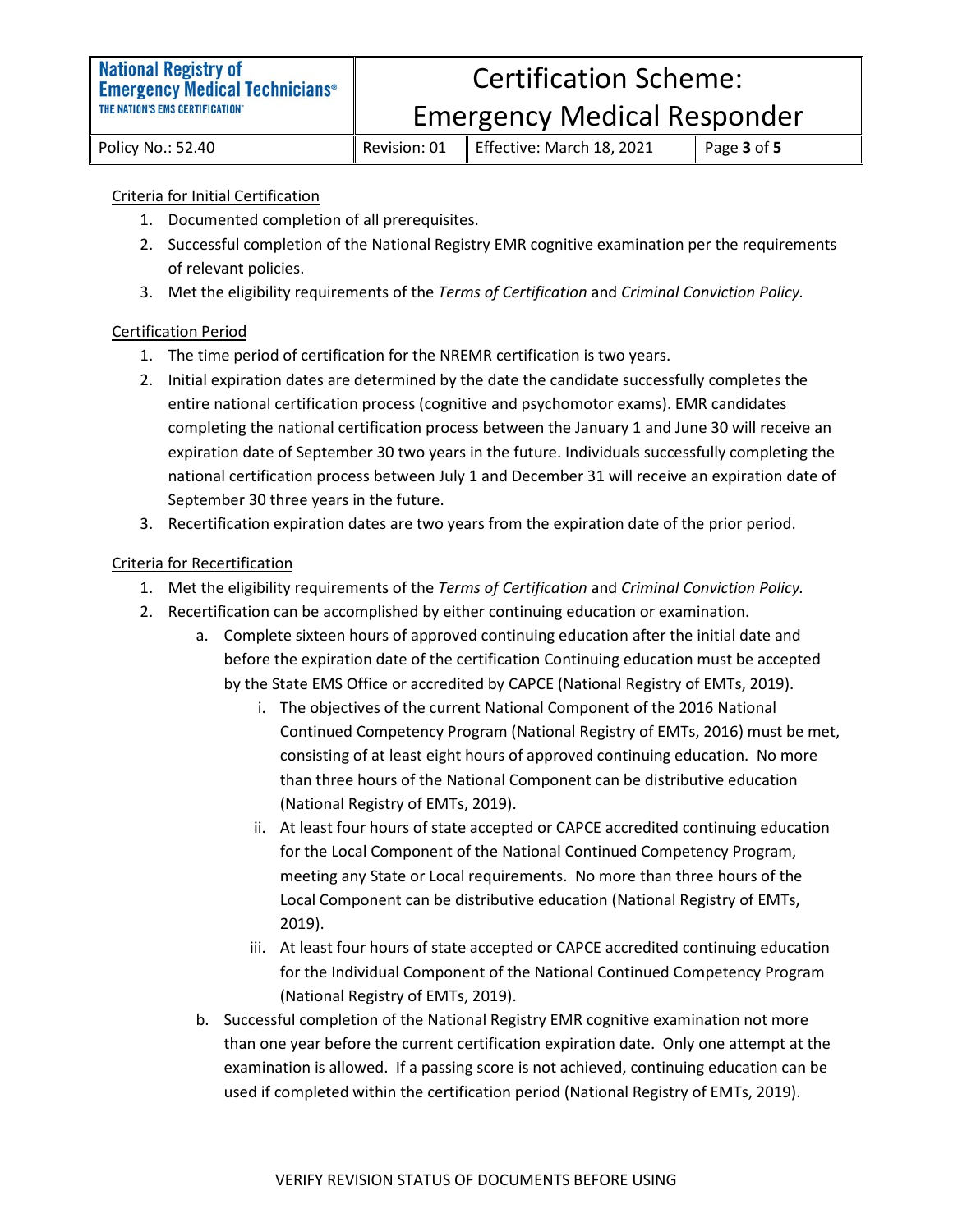Emergency Medical Responder

Policy No.: 52.40 Revision: 01 Effective: March 18, 2021 Page **4** of **5**

- 3. Completion of the recertification application and paid appropriate fees.
- 4. Verification of continued competency of skills and abilities by the local Training Officer.
	- a. If verification cannot be provided, recertification is allowed as inactive. Verification of continued competency for skills and abilities by a local training officer is required to convert inactive status to active status.

# Criteria for Suspending and Withdrawing Certification

The criteria for withdrawing and suspending certification are specified by the *Terms of Certification* and *Disciplinary Action* policies.

# Criteria for Changing the Scope of Level of Certification

In the event of a significant change in the scope of the certification, the National Registry releases a *Transition Policy* to implement the change in scope, including the required assessments (See reference Transition Policy).

# **Rationale**

The certification scheme is developed with an objective of providing assurance that a person who seeks or maintains national EMS certification meets specific requirements and demonstrated competency. Recognition of competence through the achievement of national certification leads to increased public confidence and protection of the public.

The certification practices of the National Registry are consistent with the ISO 17024:2012 standards and current National Commission for Certifying Agencies (NCCA) standards. The assessment and examination practices of the National Registry are consistent with current APA AERA NCME Standards for Educational and Psychological Testing and National Commission for Certifying Agencies (NCCA) standards.

# **Related Policies and Procedures**

Practice Analysis Policy Code of Conduct Exam Validity Policy Examination Administration Policy Criminal Conviction Policy Standard Setting Policy Terms of Certification Policy